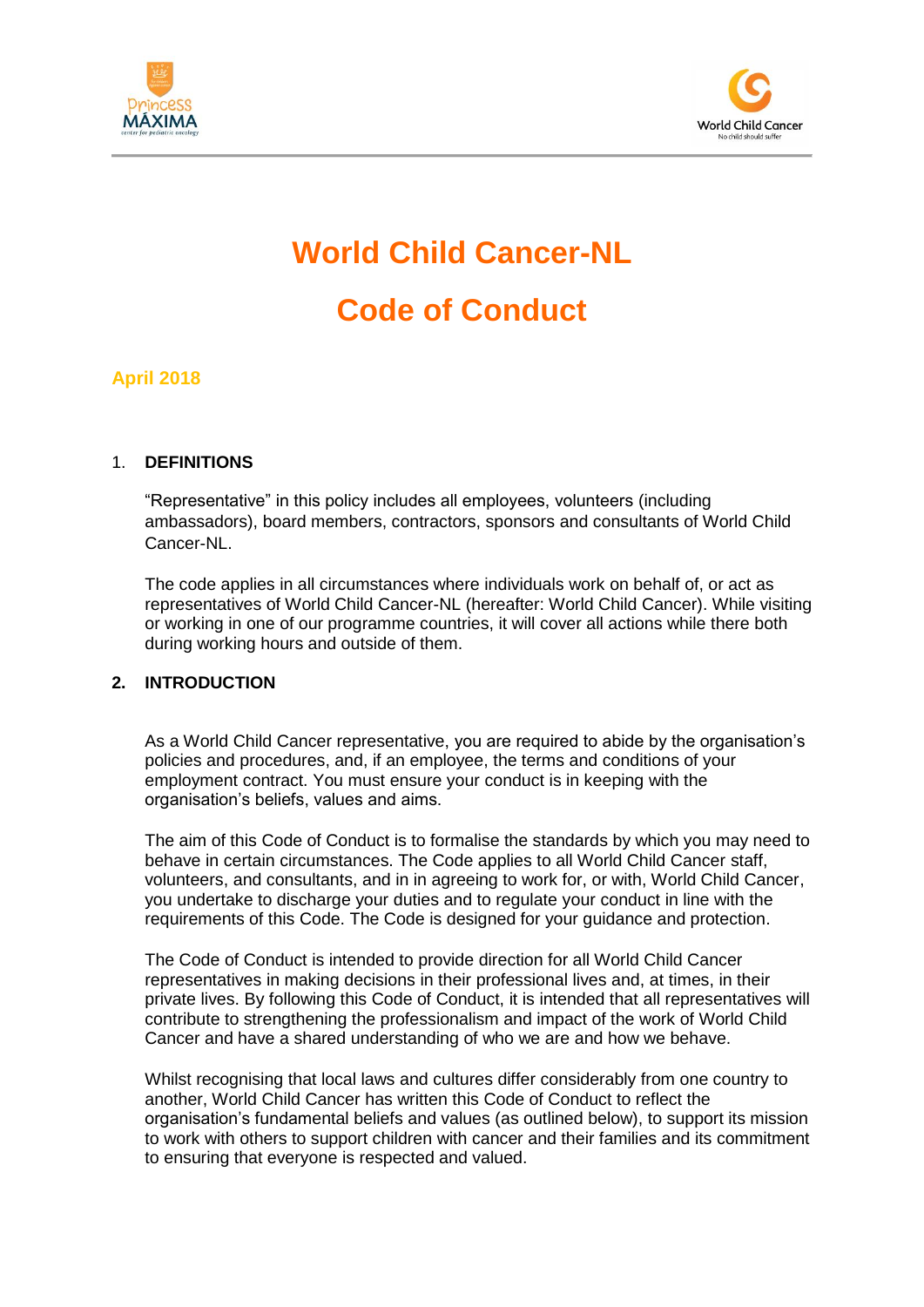



#### **3. MISSION, BELIEFS AND VALUES**

Our vision is a world where every child, regardless of where they live, receives the best possible treatment and care and is able to realise their ambitions and dreams.

Our mission is to improve the rate of diagnosis, accessibility of treatment and quality of support for children with cancer, and their families, in the developing world.

World Child Cancer's values are:

- Act for sustainable change
- Act with integrity
- Act collaboratively
- Act with kindness

#### 4. **CODE OF CONDUCT – STANDARDS**

As a representative of World Child Cancer, I will:

#### **1. Be responsible for the use of information and resources to which I have access by reason of my association with World Child Cancer.**

- 1.1. I will ensure that I use World Child Cancer information, funds and resources entrusted to me in a responsible and cost effective manner and account for all money and property, following the appropriate policy and procedural requirements. Resources and property include:
	- Money entrusted to World Child Cancer
	- Telephones, and other office equipment or equipment/resources belonging to World Child Cancer
	- Computers including the use of email and internet
	- Information that is confidential or restricted concerning World Child Cancer and individuals
	- Appropriate use of World Child Cancer information and the use of the World Child Cancer name
	- World Child Cancer premises
- 1.2. I will demonstrate my commitment to the environment and sustainable development by adhering to World Child Cancer policies on travel and the use of resources.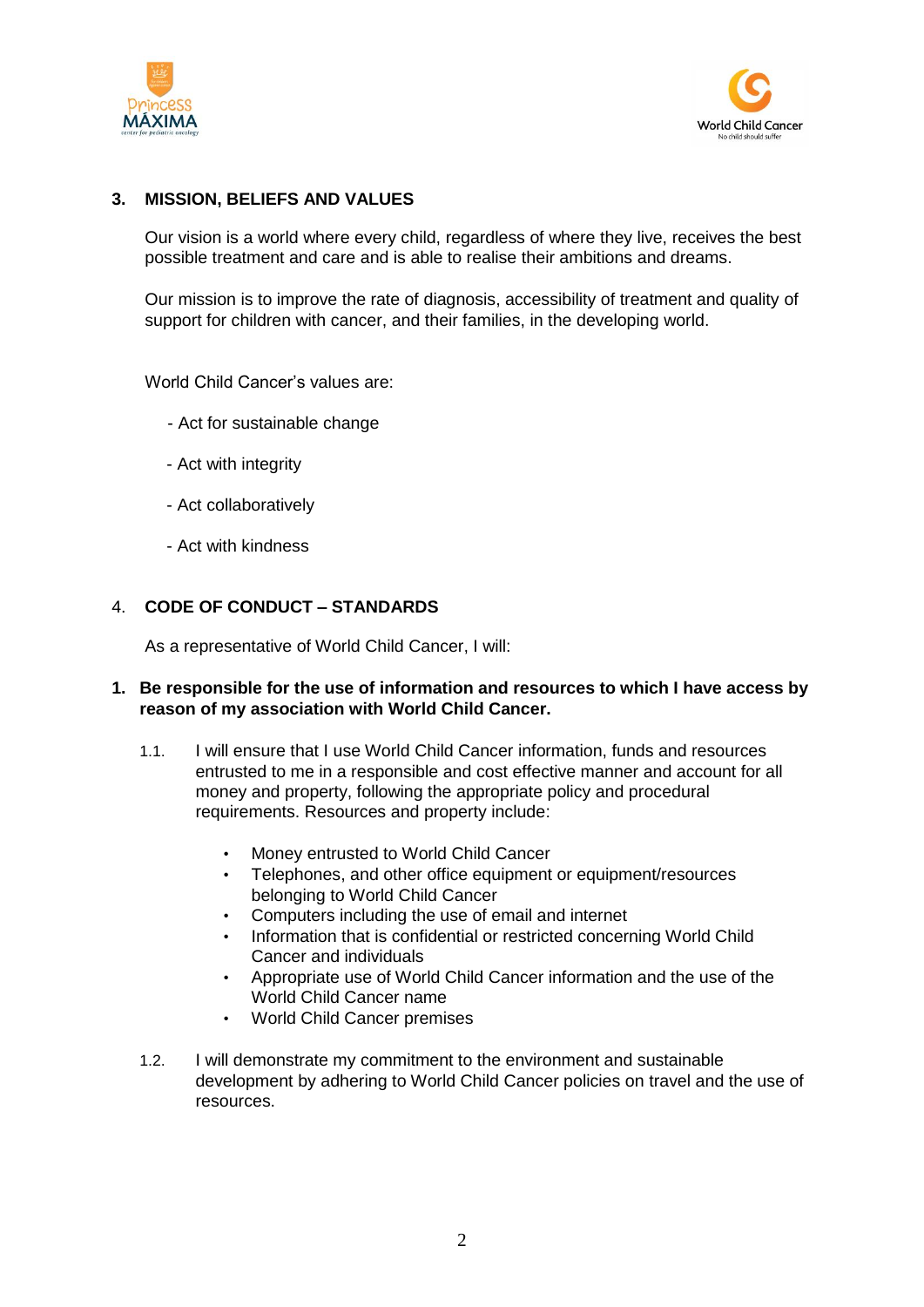

.

.



#### **2. Ensure the safety, health and welfare of all World Child Cancer representatives.**

- 2.1. I will adhere to all legal and organisational health and safety requirements in force at the location of my work.
- 2.2. I will comply with all security guidelines, including those of local offices, and be pro-active in informing management of any necessary changes to such guidelines.
- 2.3. I will behave in such a way as to avoid any unnecessary risk to the safety, health and welfare of myself and others, including partner organisations and beneficiaries.

#### **3. Ensure that my personal and professional conduct is, and is seen to be, of the highest standards and in keeping with World Child Cancer's beliefs, values and aims**.

- 3.1. I will treat all people fairly and with respect and dignity and recognise the professional opinion of others. I will be accountable for my actions and will not use unequal power relationships for my own benefit.
- 3.2. I will work with others in an open and participative way, co-operating both within and across teams to support the delivery of organisational results.
- 3.3. I will take responsibility for the quality and timeliness of my own work to contribute to achievement of organisational objectives.
- 3.4. When working in an international context or travelling internationally on behalf of World Child Cancer, I will observe all local laws and be sensitive to local customs.
- 3.5. I will not work under the influence of alcohol or drugs in ways that may impair my judgement or have an adverse impact on the behavior exhibited on World Child Cancer premises or when representing World Child Cancer at external functions.
- 3.6. I will not use, or be in possession of, illegal substances on World Child Cancer premises or when representing World Child Cancer at external functions
- 3.7. I will seek to ensure that my personal conduct does not compromise World Child Cancer's values and does not impact on or undermine my ability to undertake the role for which I am employed
- 3.8. I will not say or do anything that would damage the reputation of World Child Cancer or which may bring the charity into disrepute.
- 3.9. In acknowledging that effective media coverage of World Child Cancer activities is pivotal to the success of our work, I will not give interviews or provide information to the media unless I have been specifically authorised to do so. I will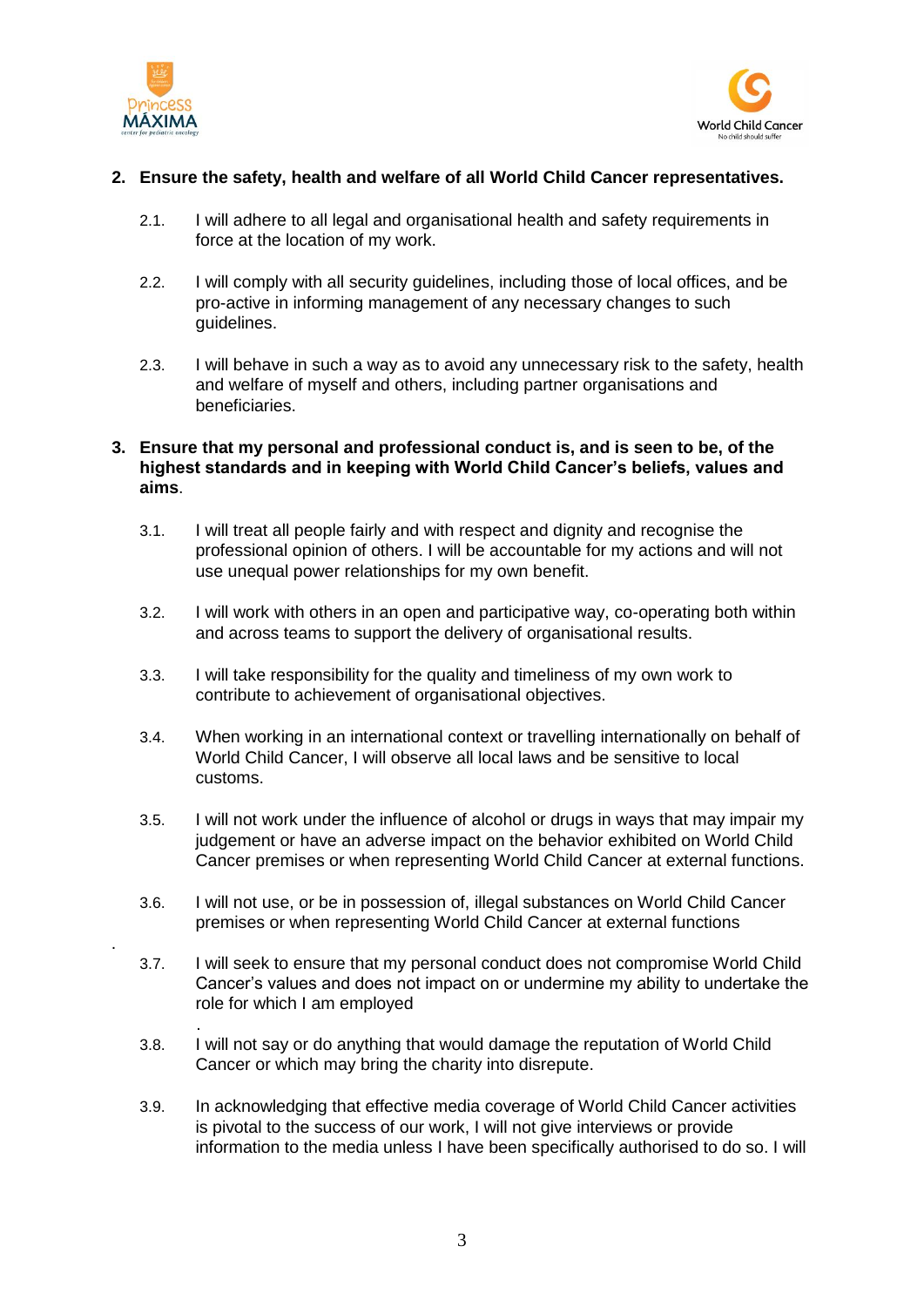



not disclose information that is confidential or may be used to harm World Child Cancer or any individual.

- 3.10. I will not accept significant gifts or any remuneration from governments, beneficiaries, partners, donors, suppliers and other persons, which have been offered to me as a result of my work with World Child Cancer. All gifts will be declared, and will not be kept for personal use without authorisation.
- 3.11. I will not abuse my position with World Child Cancer by requesting any personal service or favour from others in return for assistance from World Child Cancer.
- 3.12. I will not enter into commercial sex transactions. For the purpose of this Code of Conduct a transaction is classed as any exchange of money, goods, services or favours with any other person.
- **4. Perform my duties and conduct my private life in a manner that avoids possible conflicts of interest with the work of World Child Cancer and my work as an employee of the organisation.**
- **5. Avoid involvement in any criminal activities, activities that contravene human rights or those that compromise the work of World Child Cancer.** 
	- 5.1. If I become aware of any form of illegal activity, I will make it known to the appropriate authorities.
	- 5.2. I will notify the organisation if I am found guilty of any criminal charges during my work with World Child Cancer.
	- 5.3. I will abide by World Child Cancer's Child Safeguarding Policy and will not engage in inappropriate or sexual behavior with children under the age of 18 or vulnerable adults, regardless of local custom.
	- 5.4. I will not abuse or exploit children under the age of 18 or vulnerable adults in any way and will report any such behavior of others to my line management.
	- 5.5. I will not carry a weapon on World Child Cancer premises nor jeopardise the safety of myself or others by carrying a weapon when representing World Child Cancer.

#### **6. Refrain from any form of harassment, discrimination, physical or verbal abuse, intimidation or exploitation, both in and out of work.**

6.1. I will fully abide with the requirements of World Child Cancer's Code of Ethics and Child Safeguarding Policy.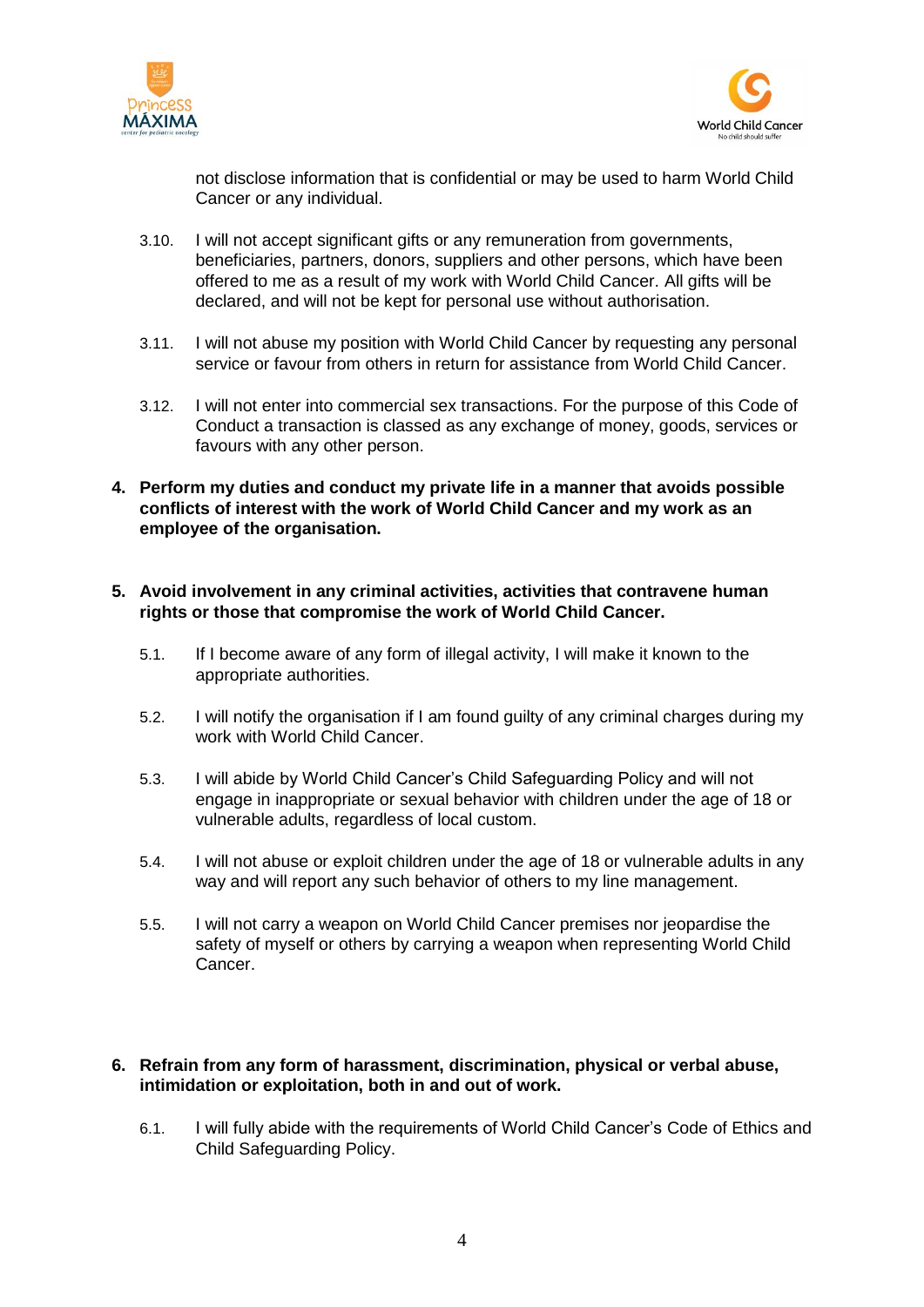



6.2. I will never knowingly engage in any exploitive, abusive or corrupt relationships and will take appropriate action if I become aware of them.

I have read carefully and understand the World Child Cancer Code of Conduct and hereby agree to abide by its requirements and commit to upholding the standards of conduct required to support World Child Cancer's aims, values and beliefs.

Name:

Signature:

Date:

Position: Employee Volunteer Consultant Representative Ambassador Board member Sponsor Contractor

## **APPLICATION OF THE CODE OF CONDUCT**

The Code of Conduct is intended to serve as a guide for all World Child Cancer representatives in making decisions in their professional lives and, at times, in their private lives. By following this Code of Conduct, it is intended that all respresentatives will contribute to strengthening the professionalism and impact of the work of World Child Cancer and have a shared understanding of who we are and how we behave.

The Code of Conduct forms part of the terms and conditions of employment representatives.

- 1. All representatives will be given a copy of this Code of Conduct and be required to familiarise themselves with its requirements.
- 2. All representatives will be required to confirm this by signing their agreement to the Code of Conduct and by keeping a copy. A further copy of the signed agreement will be kept on their personal file.
- 3. For members of staff and volunteers working in another country, guidance will also be given in relation to local specific customs and legal requirements, in order to inform the behaviour that they will be expected to adopt.
- 4. Managers also have a particular responsibility to uphold the standards of conduct and set an example.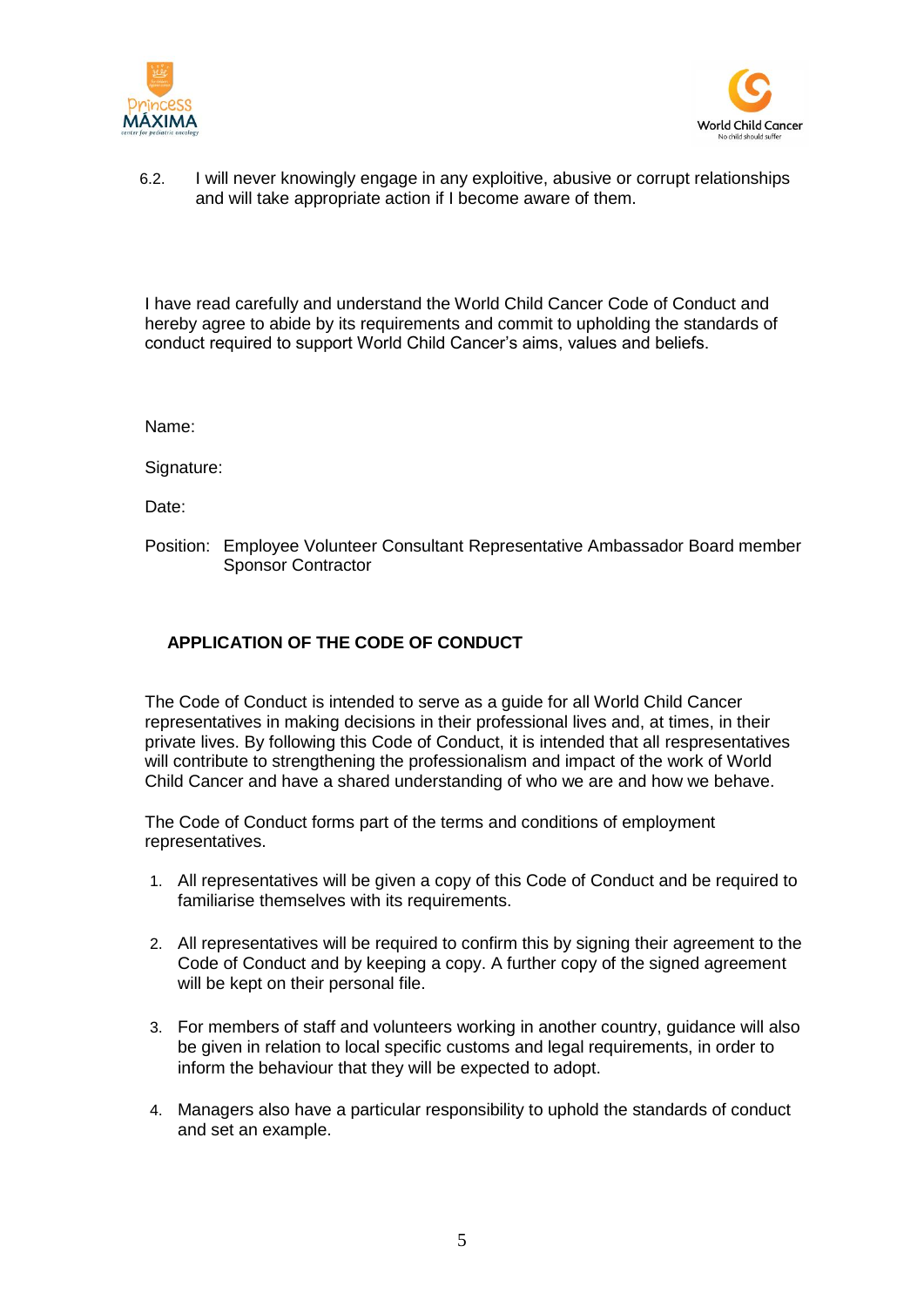



- 5. In the recruitment and selection of representatives, managers should seek to ensure that candidates selected support the beliefs and values of World Child Cancer.
- 6. Any representative who has concerns about the behaviour of another employee/volunteer should raise these with the appropriate manager, or use the whistleblowing policy. Any concerns will be treated with urgency, consideration and discretion.
- 7. Any breaches to the requirements of this Code of Conduct will be subject to investigation and possible disciplinary action. .
- 8. A breach of this code which amounts to a "serious incident" must be reported to the Board of World Child CancerCharity Commission, and possibly to other authorities or donors.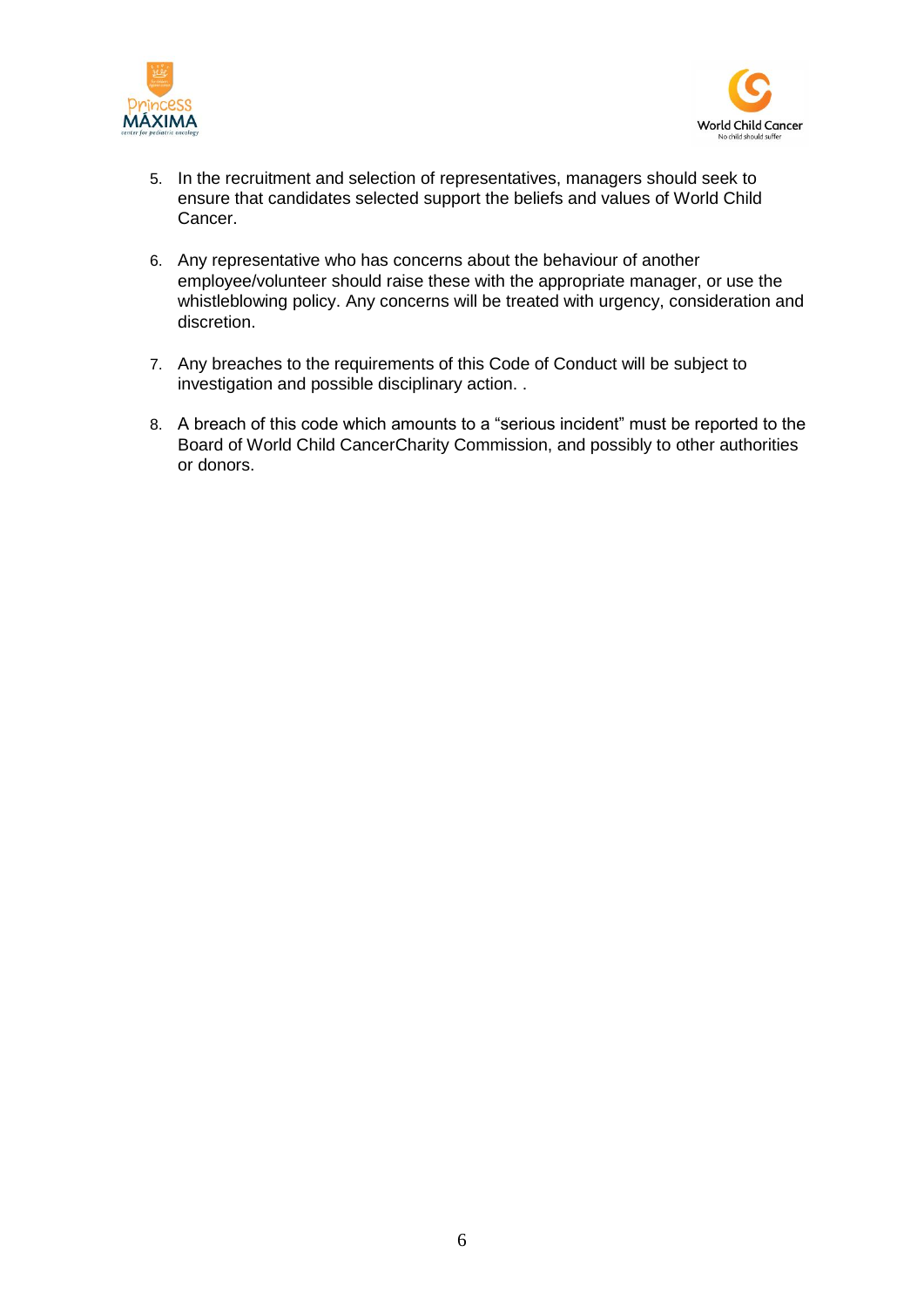



# **World Child Cancer-NL Code of Ethics**

**April 2018**

#### **A. INTRODUCTION**

- 1. Given the size and spread of the foundation's operations, it is important to retain a set of core values and approaches to the way in which we conduct our activities.
- 2. The foundation acknowledges its obligations to all those with whom it has dealings - children with cancer and their families, overseas projects, medics, employees, suppliers, government bodies, donors and the wider community.
- 3. The reputation of the foundation and the trust and confidence of those with whom it deals is one of its most vital resources. The protection of this is of paramount importance.
- 4. The foundation demands and maintains the highest ethical standards in carrying out its activities. Corrupt practices of any sort will not be tolerated.

## **B. CHILDREN WITH CANCER AND THEIR FAMILIES**

- 1. The foundation has a Child Safeguarding Policy that everyone working with the foundation, in any capacity, is required to follow. The safety of children will always be our paramount concern.
- 2. The foundation will treat with respect all children with which it comes into contact and will ensure permission is sought before photos and stories of children are included in promotional literature and reporting materials.
- 3. The foundation will maintain the confidentiality of patient information.

## **C. FUNDRAISING**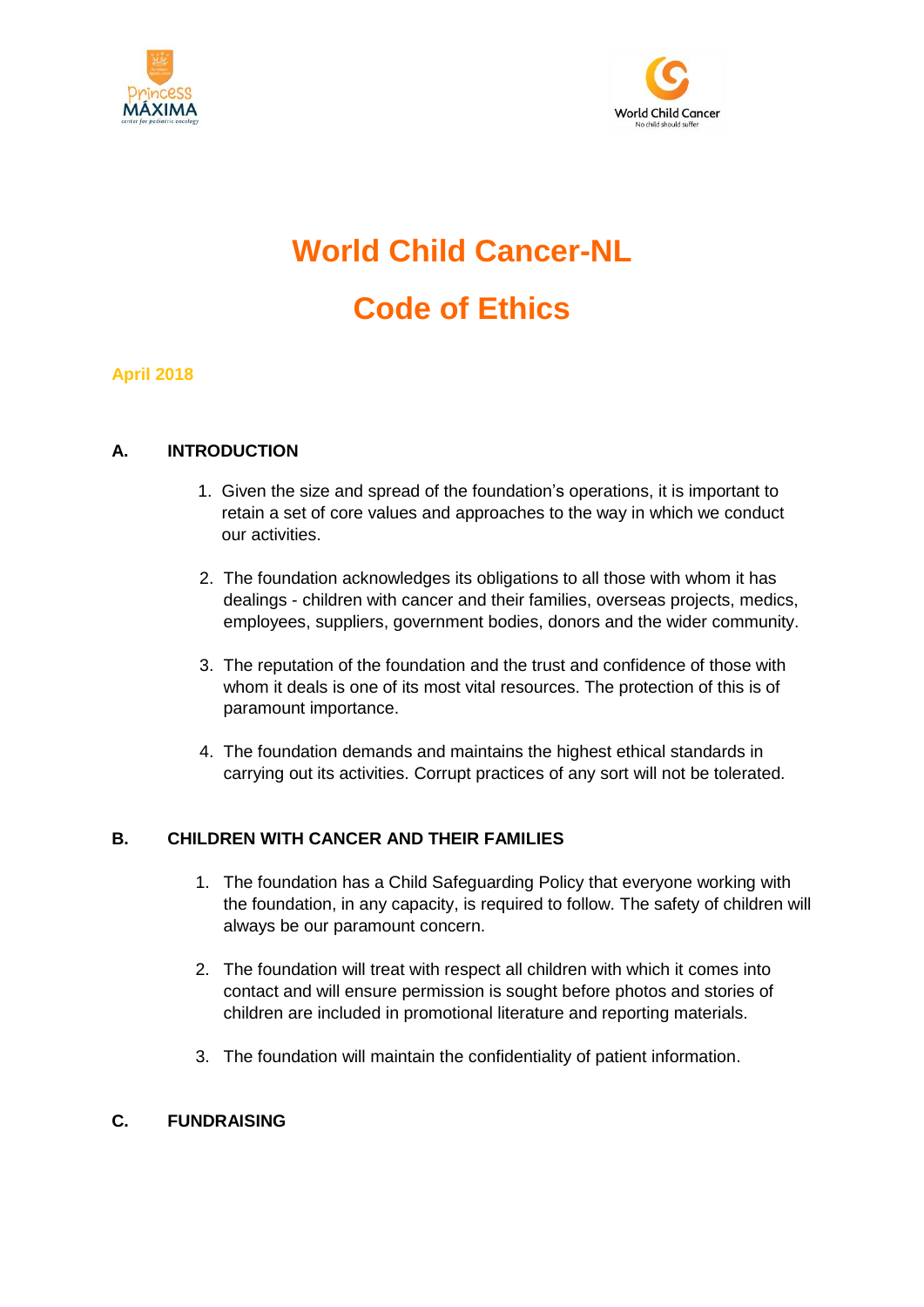



- 1. The foundation and all its suppliers will raise funds from donors and potential donors in an ethical manner that:
	- a) Does not pressurise them;
	- b) Respects their privacy;
	- c) Is polite and courteous;
	- d) Does not take advantage of their age, education or any disabilities;
	- e) Does not improperly favour them in return for the donation.

#### **D. OVERSEAS PROJECTS AND MEDICS**

- 1. The foundation will request timely reporting from overseas projects and the medics involved in those projects to ensure delivery of the agreed objectives.
- 2. Commitment of ongoing support of an overseas project will be provided in a timely manner.
- 3. The foundation will ensure that it is aware of and addresses any risks of bribery or sanctions breaches that occur.

#### **E. REPRESENTATIVES**

1. Relations with all representatives of the foundation are based on respect for the dignity of the individual.

Examples of unacceptable behaviour in this scenario include:

- a) aggressive or abusive behaviour, such as shouting or personal insults;
- b) spreading malicious rumours or gossip, or insulting someone;
- c) discrimination or harassment;
- d) unwanted physical contact;
- e) stalking;
- f) offensive comments/jokes or body language;
- a. publishing, circulating or displaying pornographic, racist, sexually suggestive or otherwise offensive material or pictures;
- g) isolation, deliberate exclusion and/or non co-operation at work;
- h) persistent and unreasonable criticism;
- i) unreasonable demands and impossible targets; and/or
- a. coercion, such as pressure to subscribe to a particular political or religious belief.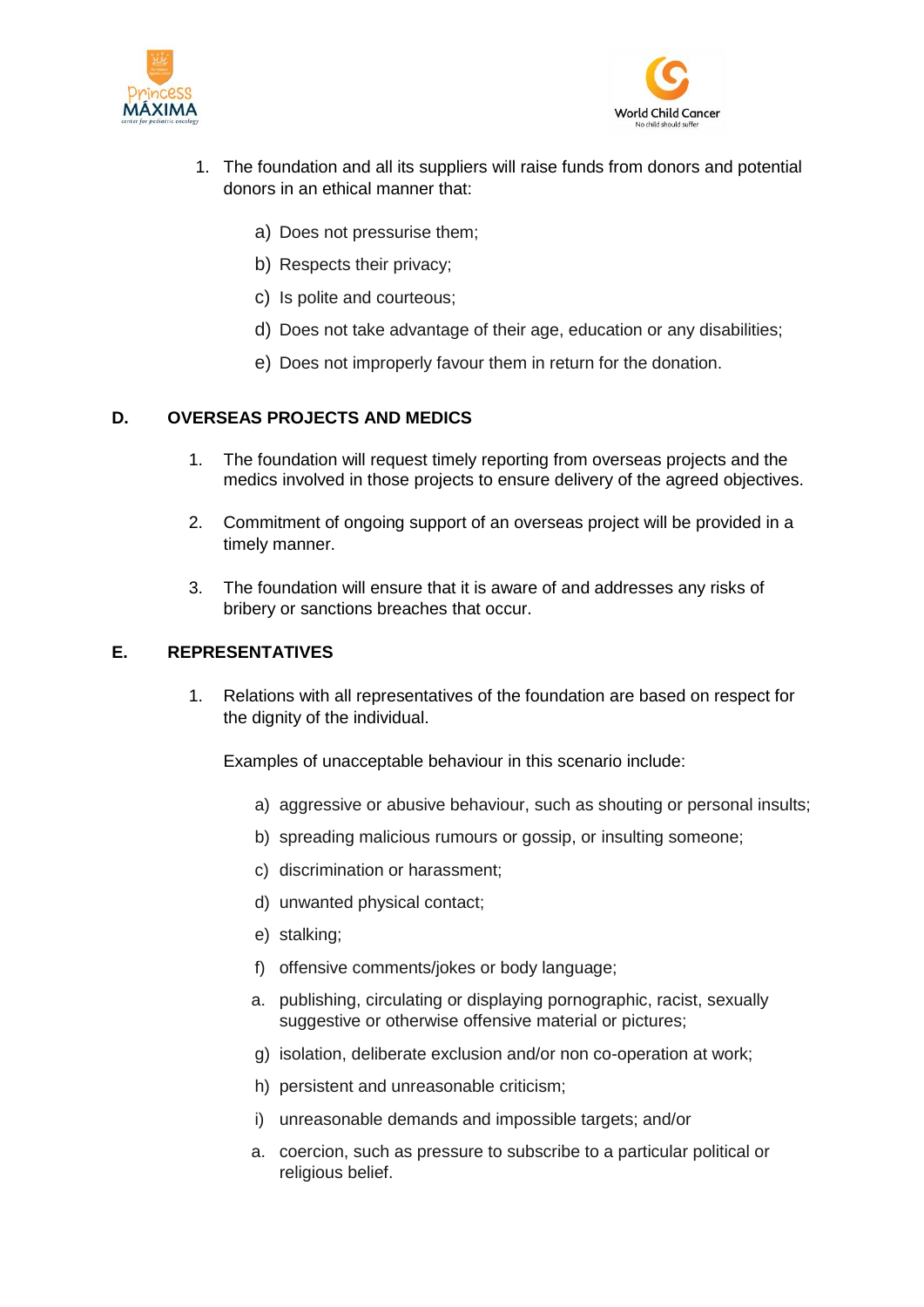



- 2. Information received by employees or volunteers in the course of business dealings will not be used for personal gain or any purpose except that for which it is given.
- 3. The foundation will not tolerate any racial, sexual, physical or mental harassment of its employees or volunteers..
- 4. The foundation refers to the Complaints procedure of the Princess Máxima Center and will make every effort to resolve issues with relevant representatives without the need for either party to have recourse to confrontation.

## **F. TAXATION**

- 1. The foundation will aim to develop relationships with its suppliers based on mutual trust.
- 2. The foundation undertakes to pay its suppliers in accordance with agreed terms of payment.
- 3. The receipt of gifts or favours by the foundation's representatives can give rise to embarrassing situations and may be seen as an improper inducement to grant some concession in return to the donor. The following principles should be observed:
	- a) gifts or favours must not be solicited;
	- b) gifts of money must never be accepted:

c) reasonable small tokens and hospitality may be accepted provided they do not place the recipient under any obligation, are not capable of being misconstrued and can be reciprocated at the same level.

The offer or receipt of gifts or favours can also amount to a bribe, which gives rise to a criminal offence, and a conflict of interest and this policy should be read in conjunction with the Princess Máxima Center Policy for accepting gifts.

Any offers of gifts or favours of unusual size or questionable purpose should be reported immediately to the chair of the foundation.

- 4. All information concerning the relationship between the foundation and a supplier will be respected as confidential.
- 5. The foundation will ensure good conduct is employed when paying suppliers and other commercial organisations or paying out charitable funding.

#### **G. RELATIONS WITH THE GOVERNMENT AND THE LOCAL COMMUNITY**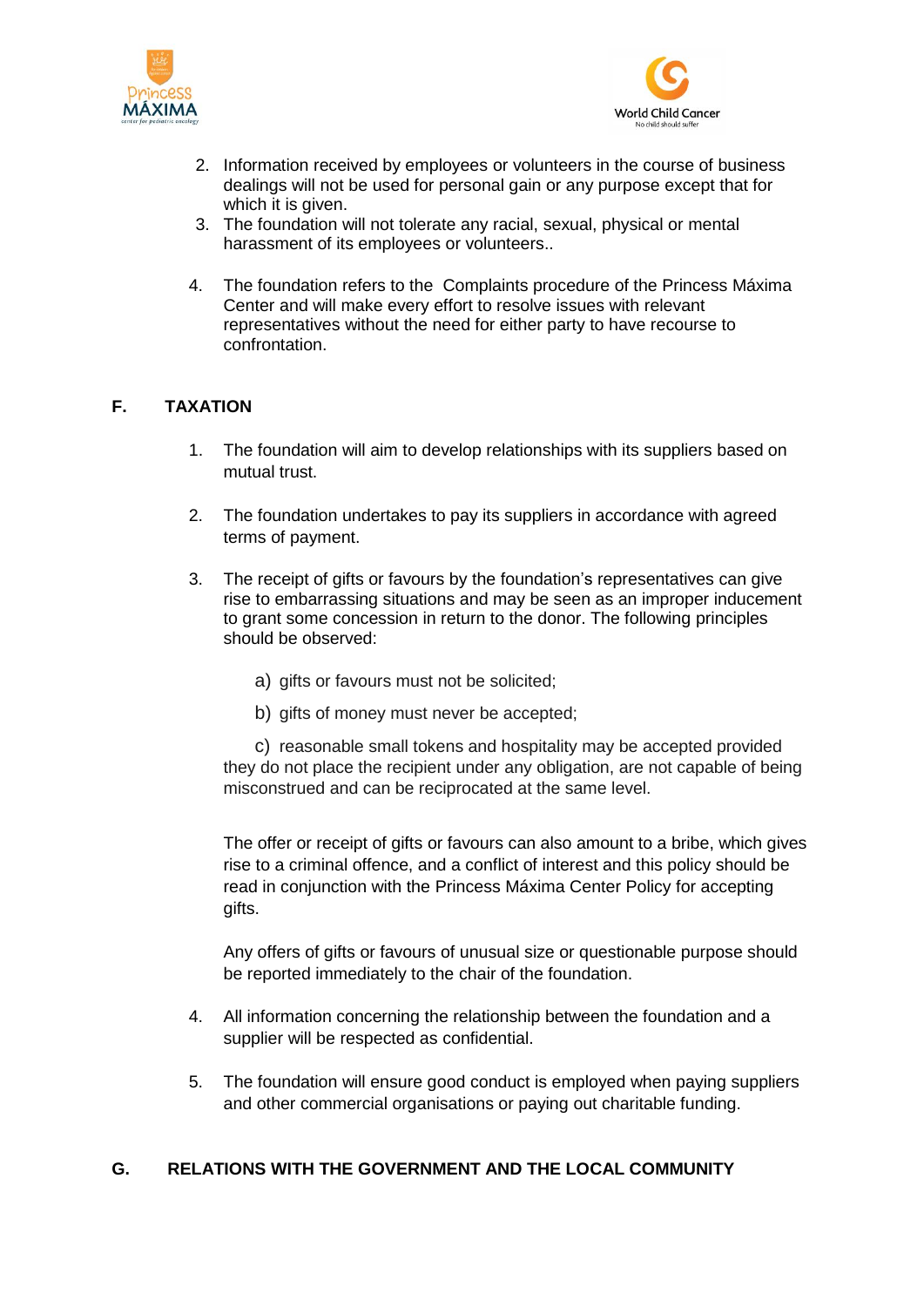



- 1. The Charity will not knowingly evade its tax obligations.
- 2. The Charity will not knowingly assist or facilitate the evasion of tax obligations by any other person.
- 3. The Charity will record and report all transactions, including those where payment is made in cash.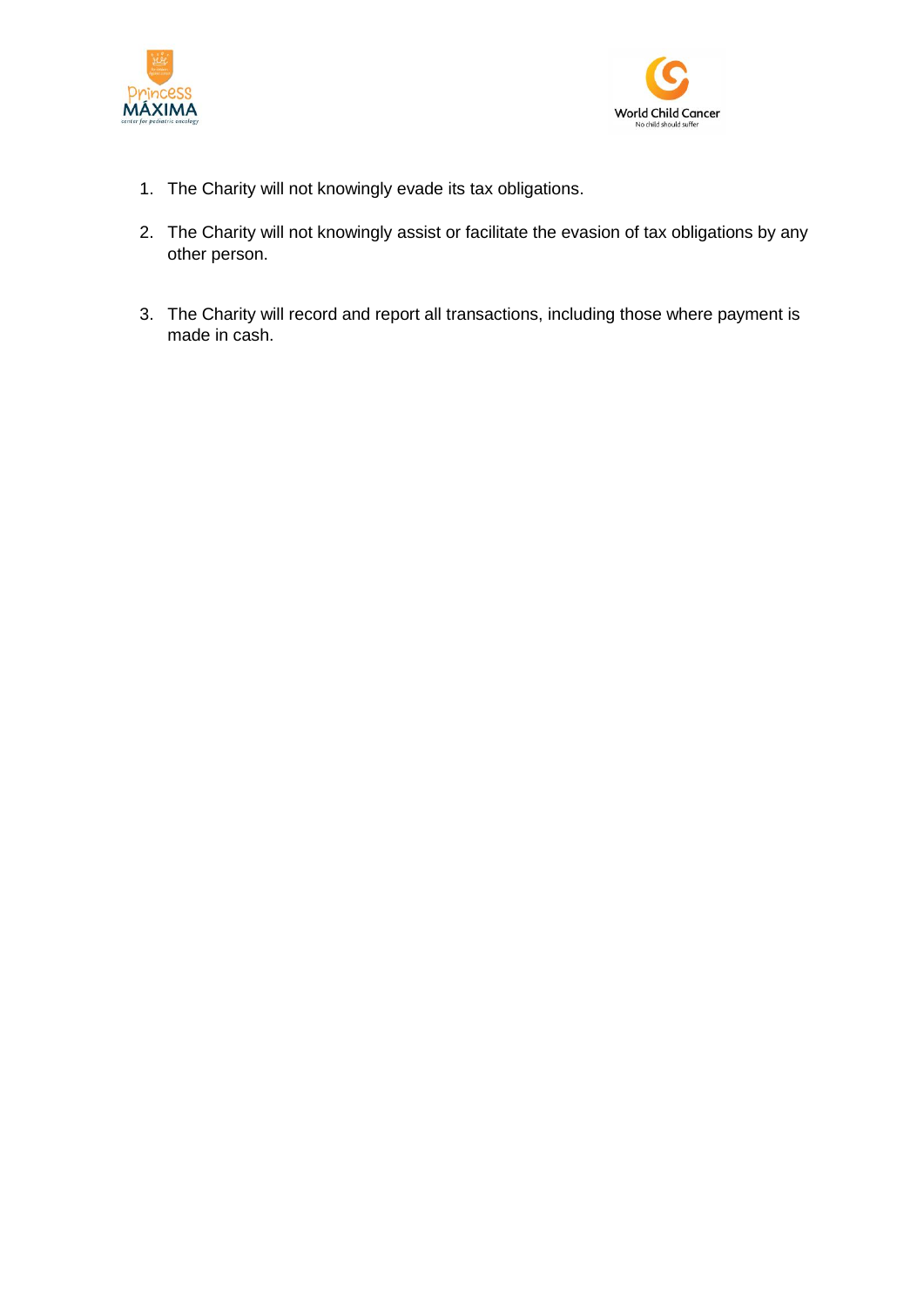



# **World Child Cancer-NL Child Safeguarding Policy**

## **April 2018**

## **1. POLICY STATEMENT**

Children who come into contact with World Child Cancer as a result of our activities must be safeguarded to the maximum possible extent from deliberate or inadvertent actions and failings that place them at risk of child abuse, sexual exploitation, injury and any other harm.

\_\_\_\_\_\_\_\_\_\_\_\_\_\_\_\_\_\_\_\_\_\_\_\_\_\_\_\_\_\_\_\_\_\_\_\_\_\_\_\_\_\_\_\_\_\_\_\_\_\_\_\_\_\_\_\_\_\_\_\_\_\_\_\_\_\_\_\_\_\_\_\_\_\_\_\_\_\_\_\_\_\_

This responsibility falls upon all of our staff, volunteers, board members, sponsors and consultants ("representatives" - see section 2) and is reflected across many policies. This duty of care is enshrined in our Child Safeguarding Policy.

The Policy requires:

- World Child Cancer to recruit only representatives who are suited to work with children and to apply strict child safe recruitment practices. All World Child Cancer representatives who will come into contact with children as part of their work will be required to have a VOG (Verklaring Omtrent Gedrag) check, or local equivalent and this should be updated every three years.
- That everyone associated with the organisation is aware of their obligations and responds appropriately to issues of child abuse and the sexual exploitation of children. Further details regarding the reporting of issues under this Child Safeguarding Policy are detailed in section four.
- That anyone who represents our organisation behaves appropriately towards children and never abuses the position of trust that comes with being a part of World Child Cancer.
- That everyone who works with us must actively create a safe environment for children who come into contact with the organisation.
- All activities and programmes of work are assessed for risks to children which we seek to mitigate or remove. In particular, photographing of children should only take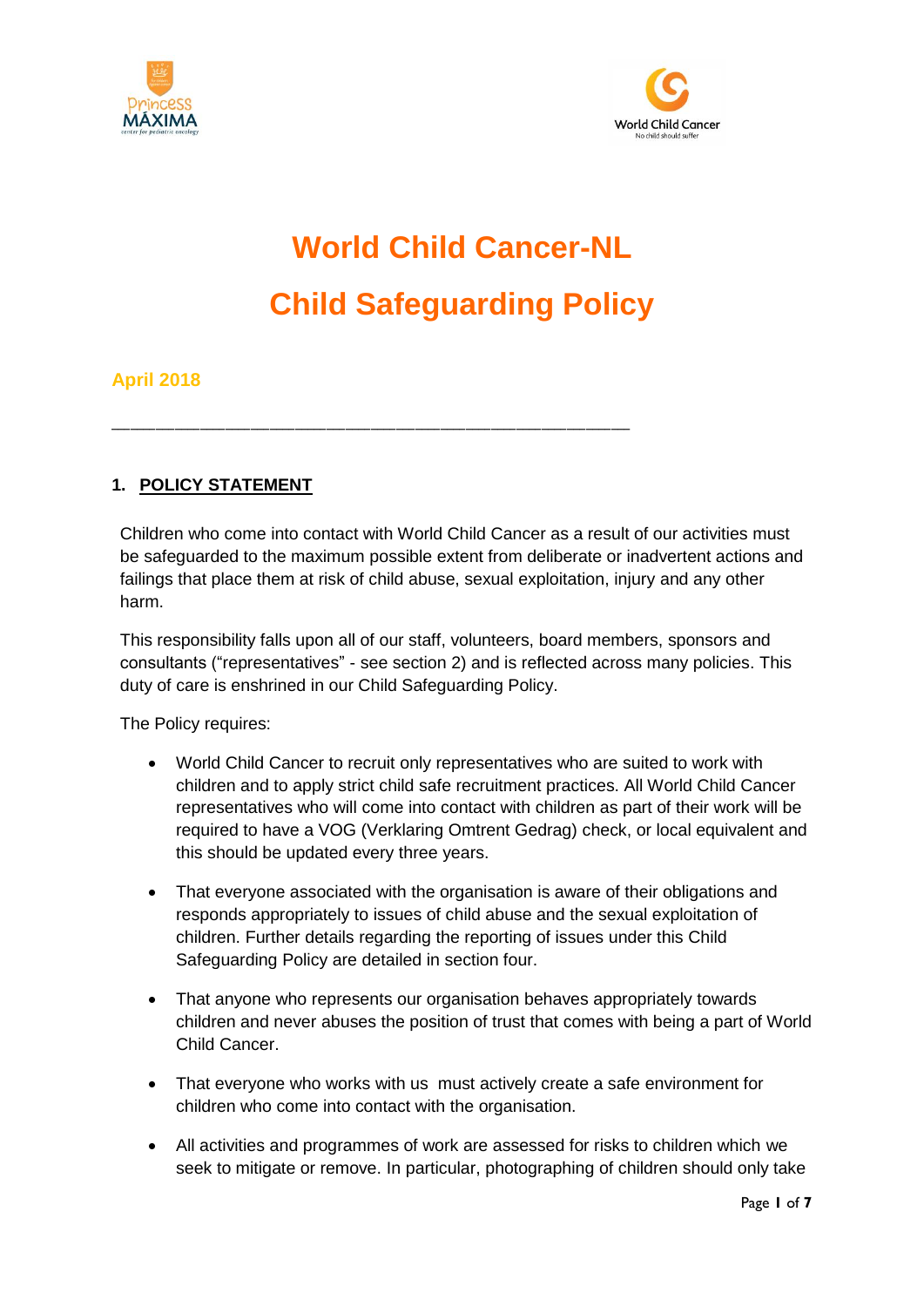



place with prior consent from the parent or guardian and from the hospital where the child is being treated. In addition, when using patients' photographs on promotional material for the foundation, written consent of parents (in case of minors) and patients is necessary.

In this way we make World Child Cancer safe for children and by creating a child safe organisation; we honour their rights and our aspirations.

## **2. SCOPE OF THE POLICY**

This Policy applies to:

- World Child Cancer staff, whether national, international, full time, part time or engaged on short-term contracts, e.g. consultants, researchers and our volunteers. Collectively all the people to whom this policy applies are referred to as "**representatives**" throughout this policy.
- Volunteers, trustees and board members, staff and representatives of partner agencies (including consortium partners) and any other individuals, groups or organisations who have a formal/contractual relationship with World Child Cancer that involves any contact with children (unless it is formally agreed that a partner organisation may enforce its own safeguarding or protection policy).
- Donors, journalists, celebrities, politicians and other people who visit World Child Cancer programmes or offices and who will make contact with children must be made aware that this Policy applies to them while visiting our programmes or offices.
- All of the above must act in accordance with this Protocol in **both their professional and their personal lives,** while on a programme visit.

Breaches in the policy can lead to disciplinary action including possible dismissal. For partners/contractors, breaches can lead to termination of contract or partnership agreement. Where relevant, the appropriate authorities will be notified.

## **3. PRINCIPLES**

The Child Safeguarding Policy is committed to and guided by the principles of:

 **Personal responsibility**. All representatives of World Child Cancer must demonstrate the highest standards of behaviour towards children both in their private and professional lives. They have a responsibility to understand and promote the policy. They must do all that they can to prevent, report and respond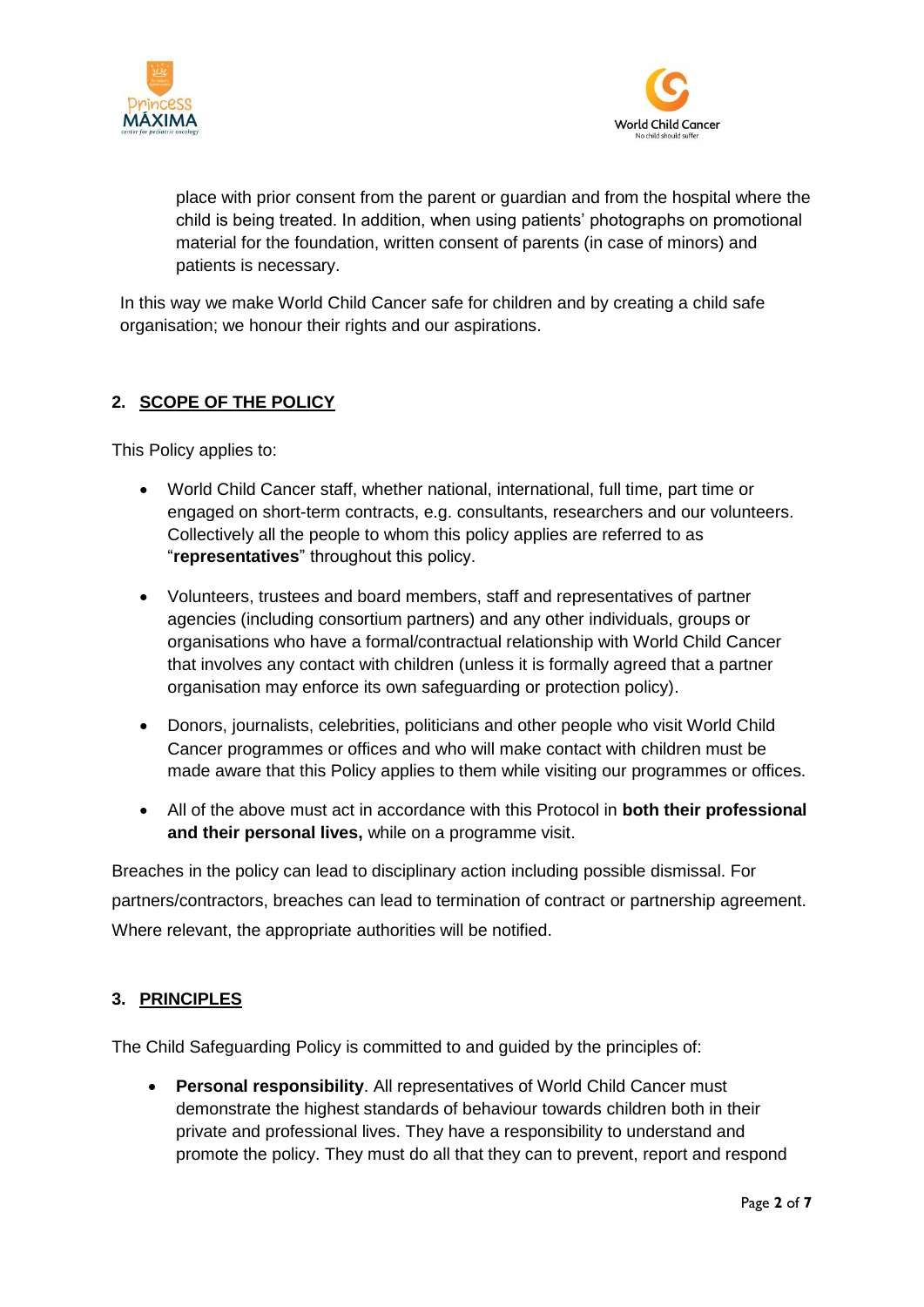



appropriately to any concerns or potential breaches of the policy.

- **Universality**. The Policy includes mandatory requirements that apply to everyone in all aspects of World Child Cancer's work regardless of how and where they work.
- **Standards based approach**. World Child Cancer has adopted a standards based approach to Child Safeguarding. Our safeguarding standards and standards of staff behaviour are often higher than those of the national laws and community custom or tradition. Nevertheless, it is our standards that representatives agree to when they join World Child Cancer and it is to these that they will be held account.
- **Openness**. We aim to create an environment in relation to child safeguarding, where any issues or concerns can be raised and discussed.
- **Transparency and accountability**. This is essential in order to ensure that poor practice can be addressed, potentially abusive behaviour can be challenged and best practice promoted.
- **Accountability to children and their communities**. Through strengthening our internal systems, standards and practice we will be more accountable to the people we aim to serve.
- **Children participation and non- discrimination**. Children should be empowered to understand their rights in this area, and made aware of what is acceptable and unacceptable, and what they can do if there is a problem or a concern.
- **The best Interest of any children involved**. When dealing with a Child Safeguarding concern, the best interest of the child will be our priority and we will strive to ensure their safety, health and well- being including meeting their emotional, psychological and physical needs.
- **Confidentiality**. All Child Safeguarding concerns/reports/ investigations will be dealt with on a need to know basis and all records will be held securely. Likewise, communication will be confidential and secure.
- **Timeliness**. Given the potential for increased or repeated abuse, timely responses are essential. If abuse is suspected, action to ensure the child's safety must be done with maximum urgency.
- **Compliance**. The policy will be implemented in adherence with the U.N. Convention on the Rights of the Child 1989.
- **Uniformity**. This policy applies both during, after and in between work hours, while in a programme country with World Child Cancer.
- **Ambition**. World Child Cancer aims to be able demonstrate that it meets best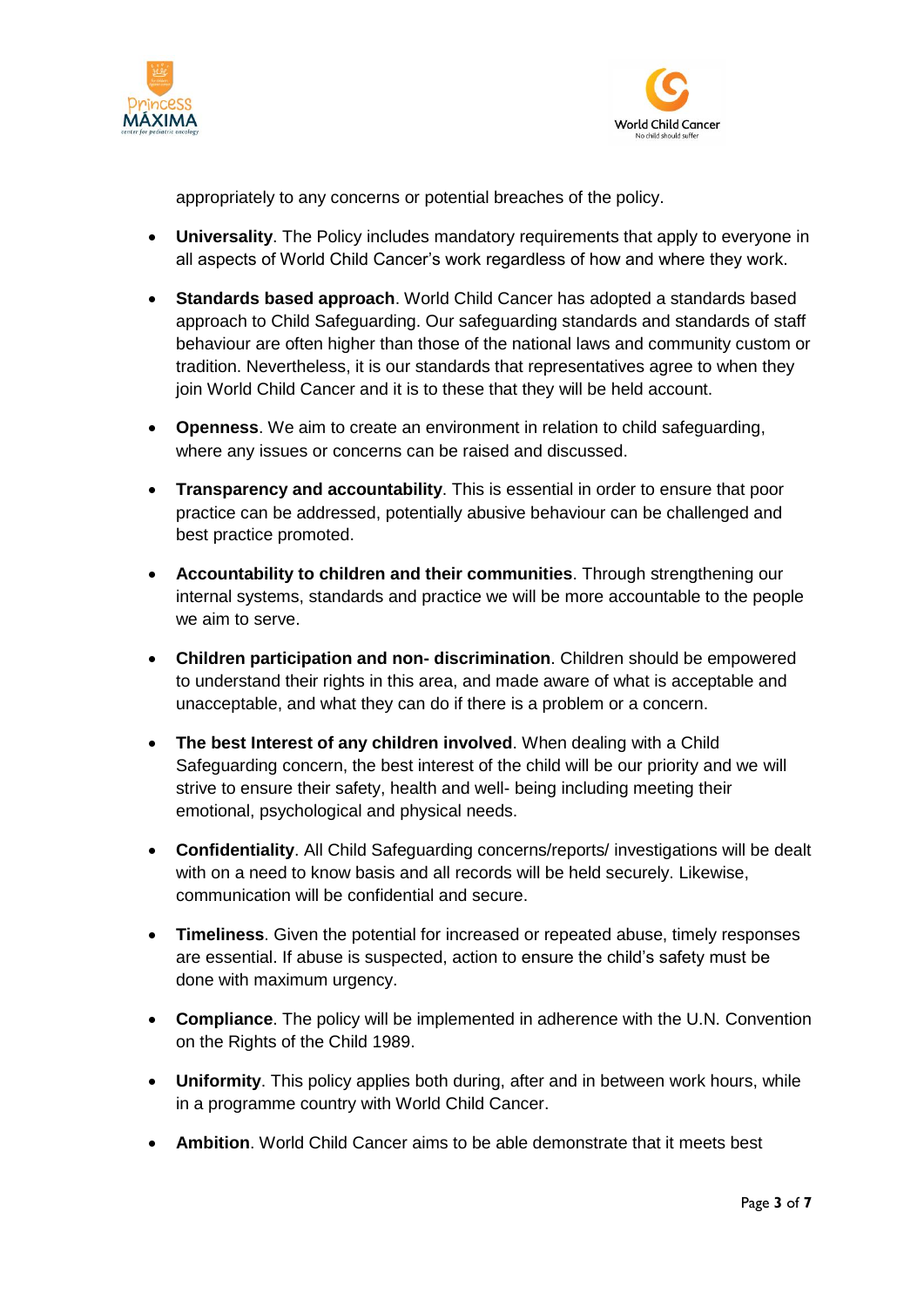



practice in the field of safeguarding children.

**•** Partnership. We will work together with other agencies to promote Child Safeguarding within organisations and Child Protection within the wider community.

## **4. DEFINITIONS AND FULLER EXPLANATION**

#### **4.1 Child**

Child is defined as anyone under the age of 18 years as defined in the UN Convention on the Rights of the Child.

#### **4.2 Child Safeguarding**

Within World Child Cancer, the term refers to the set of policies, procedures and practice that we employ to ensure that World Child Cancer itself is a child safe organisation.

We know that harm can befall children as a result of deliberate actions by a tiny minority of staff and representatives. We have zero tolerance to such behaviour and pursue rigorous policies to prevent and respond to these issues. We aim to ensure that everyone associated with the organisation is aware of and responds appropriately to issues of child abuse and the sexual exploitation of children. We aim to ensure that anyone who represents our organisation behaves appropriately towards children both in work and outside work and never abuses the position of trust that comes with being a part of World Child Cancer.

However, we also know that inadvertent actions, the lack of preventative actions and other failings on our part can and do sometimes have the unintended consequence of causing harm. Plus, preventable accidents can happen. Applying a safeguarding approach to the planning of programmes or in a myriad of other forms of engagement we have with children can be effective in mitigating and removing those risks.

In other words, Safeguarding is our attempt to ensure that everything which lies within our control is done to ensure the safety and welfare of children that we work with.

It helps in ensuring the rights of children within their communities are based on sound foundations.

#### **4.3 Child Abuse**

Child Abuse consists of anything which individuals, institutions or processes do or fail to do which directly or indirectly harms children or damages their prospect of safe and healthy development into adulthood. The main categories of abuse are defined by WHO as Physical Abuse, Emotional Abuse, Neglect and Negligent Treatment, Sexual Abuse, and Exploitation,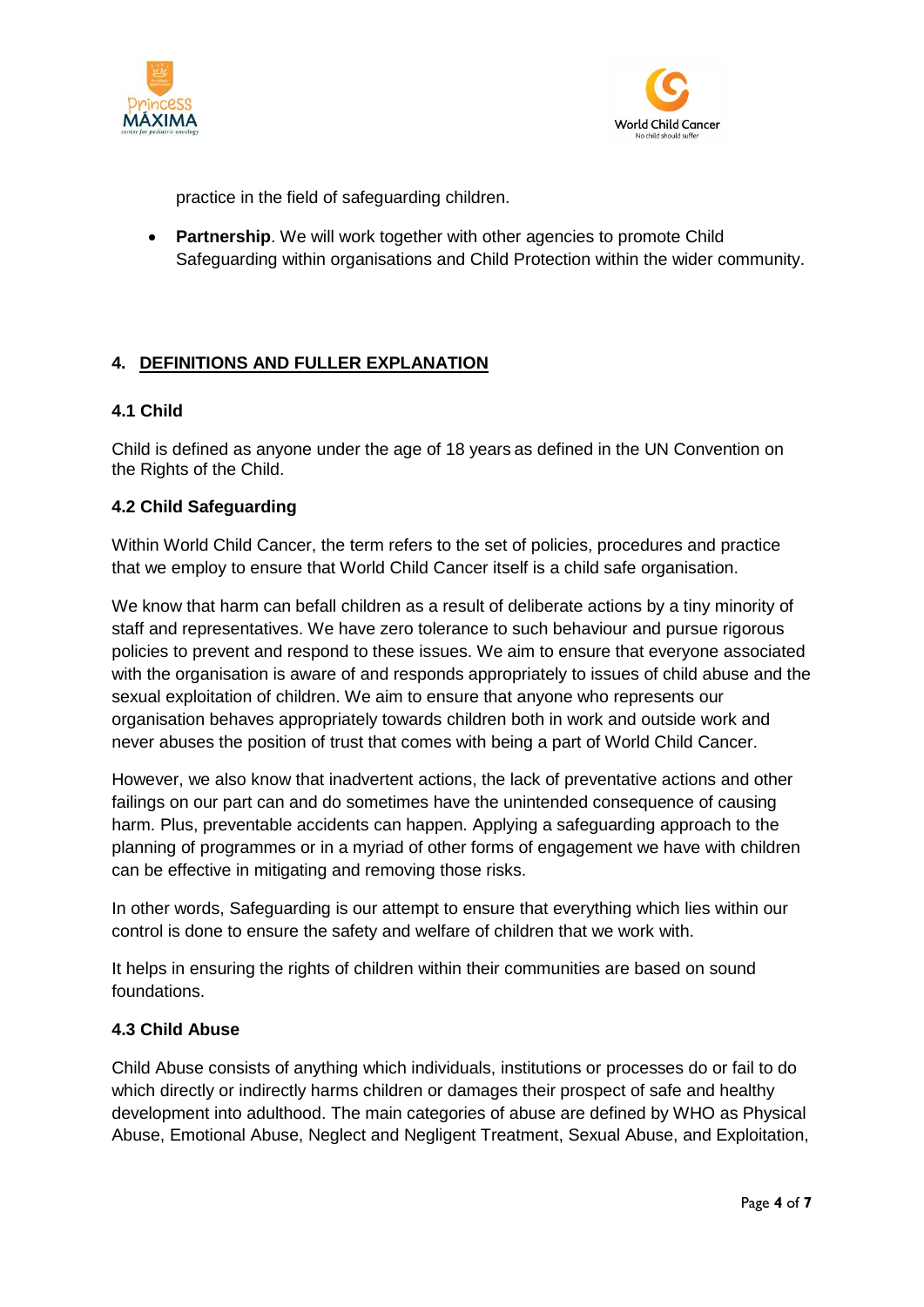



Physical Abuse involves the use of violent physical force so as to cause actual or likely physical injury or suffering, (e.g. hitting, shaking, burning, female genital mutilation, torture).

Emotional or psychological abuse includes humiliating and degrading treatment such as bad name calling, constant criticism, belittling, persistent shaming, solitary confinement and isolation).

Sexual Abuse includes all forms of sexual violence including incest, early and forced marriage, rape, involvement in pornography, and sexual slavery. Child sexual abuse may also include indecent touching or exposure, using sexually explicit language towards a child and showing children pornographic material.

## **4.4 Sexual Exploitation of a Child**

Sexual Exploitation means any actual or attempted abuse of a position of vulnerability, differential power, or trust, for sexual purposes, including, but not limited to, profiting monetarily, socially or politically from the sexual exploitation of another.<sup>1</sup>

The sexual exploitation of a child who is under the age of consent, is child sexual abuse and a criminal offence. An underage child cannot legally give informed consent to sexual activity.

World Child Cancer considers that:

- a. sexual activity with a child with or without their consent is child abuse and a crime e.g. rape, indecent assault;
- b. any sexual activity with a child who is under the age of 18 regardless of whether they consent is child abuse and a crime;
- c. consensual sexual activity with a child over the legal age of consent of the country in which she/he lives and/or in which the offence occurs, but below 18 years (although not a crime) will be dealt with as a breach of this Child Safeguarding Policy and the Code of Conduct.

# **5. SAMPLE LIST OF UNACCEPTABLE BEHAVIOUR FOR WORLD CHILD CANCER REPRESENTATIVES, BOTH IN PERSONAL LIFE AND PROFESSIONAL LIFE**

Staff, partners and other representatives must never:

**.** 

1. Hit or otherwise physically assault or physically abuse children.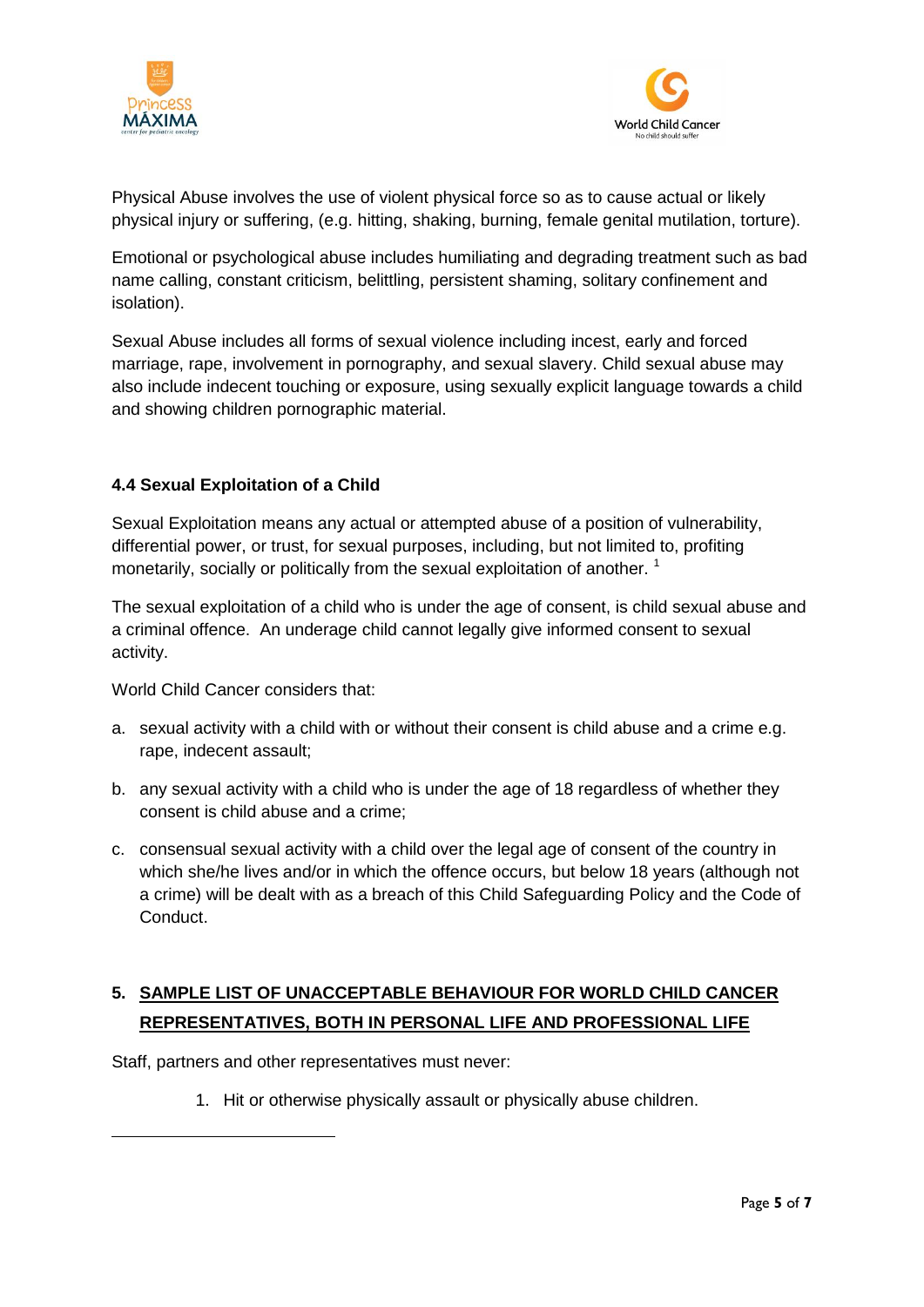



- 2. Engage in sexual activity or have a sexual relationship with anyone under the age of 18 years regardless of the age of majority/consent or custom locally. Mistaken belief in the age of a child is not a defence.
- 3. Develop relationships with children which could in any way be deemed exploitative or abusive.
- 4. Act in ways that may be abusive in any way or may place a child at risk of abuse.
- 5. Use language, make suggestions or offer advice which is inappropriate, offensive or abusive.
- 6. Behave physically in a manner which is inappropriate or sexually provocative.
- 7. Have a child/children with whom they are working to stay overnight at their home unsupervised unless exceptional circumstances apply and previous permission has been obtained from their line manager.
- 8. Sleep in the same bed as a child with whom they are working.
- 9. Sleep in the same room as a child with whom they are working unless exceptional circumstances apply and previous permission has been obtained from their line manager.
- 10. Do things for children of a personal nature that they can do themselves.
- 11. Condone, or participate in, behaviour towards children which is illegal, unsafe or abusive.
- 12. Act in ways intended to shame, humiliate, belittle or degrade children, or otherwise perpetrate any form of emotional abuse.
- 13. Discriminate against, show unfair differential treatment or favour to particular children to the exclusion of others.
- 14. Spend excessive time alone with children away from others in a manner which could be interpreted as inappropriate.
- 15. Expose a child to inappropriate images, films and websites including pornography and extreme violence.
- 16. Place themselves in a position where they are made vulnerable to allegations of misconduct.

This is not an exhaustive or exclusive list. Staff, partners and other representatives should at all times avoid actions or behaviour which may allow behaviour to be misrepresented, constitute poor practice or potentially abusive behaviour.